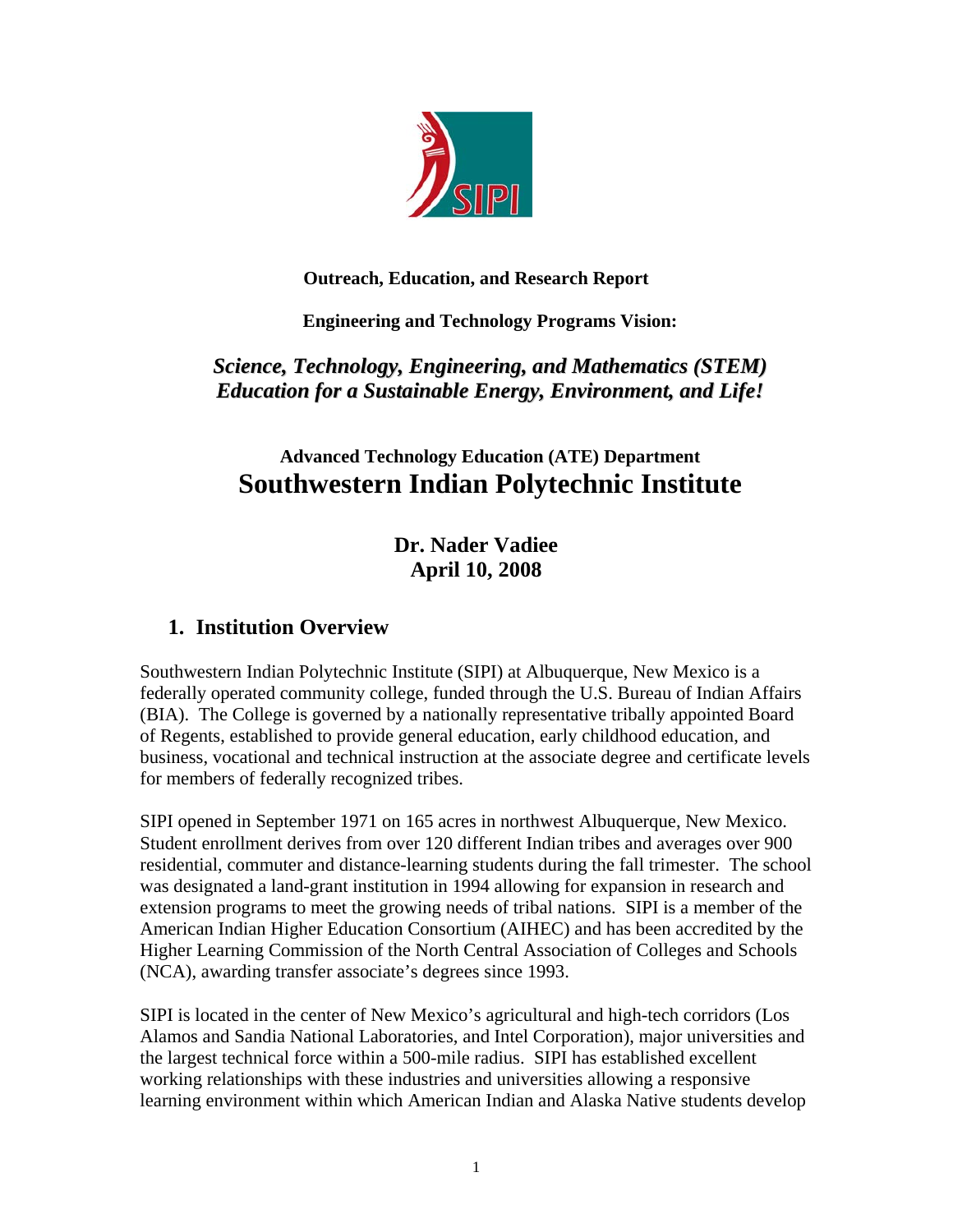skills that will be needed by tribal nations to build cohesive and economically strong communities. SIPI is an important part of the New Mexico higher education system. The College has agreements with the University of New Mexico, New Mexico State University, and New Mexico Highlands University that ensure better recruitment, transfer, and retention rates for Native Americans. The College has also begun developing articulation agreements with regional public institutions outside of New Mexico.

#### **1.1 Mission Statement**

"It is the mission of Southwestern Indian Polytechnic Institute, a National Indian Community College, to provide quality technical and higher education opportunities that meet the dynamic needs of federally recognized tribes. This endeavor provides the opportunities to: enter the technological workforce as self-sufficient and contributing members of society; acquire higher levels of academic achievement; and enrich and enhance student learning and self-esteem by responding to their mental, social, physical, spiritual, and cultural needs."

#### **1.2 Values and Goals**

As a National Indian Community College, SIPI adheres to the following values and goals within its structure, policies and practices: (Source: SIPI Strategic Plan 2002-2010)

- *Respect for tribal sovereignty, self-determination, self-governance, and recognition of treaty obligations.* The college is cognizant of the existence of Indian Nations as sovereign nations with the inherent right of self-determination and self-governance. The goals of the college are accomplished within this scope through collaborative partnerships with tribal entities.
- *Relevance*. With the impact of global trends affecting Indian nations, the college strives to deliver culturally, socially, and economically relevant information, training, and services that will offer long-term solutions and encourages life-long learning among students.
- *Respect for Diversity*. The college values and supports diversity within its structure and within the individuals and communities that are served.
- *Holistic Approaches.* The college provides a holistic learning environment for students including affective, cognitive, and social enhancement.
- *Integrity and Professionalism.* The college strives to provide the highest quality instruction, services, and learning resources to American Indian and Alaska Native students and communities.
- *Promote Enhancement and Excellence for all American Indians.* The college fosters partnerships with other organizations and consortiums that promote educational access, enhancement and excellence for all American Indian and Alaskan Natives.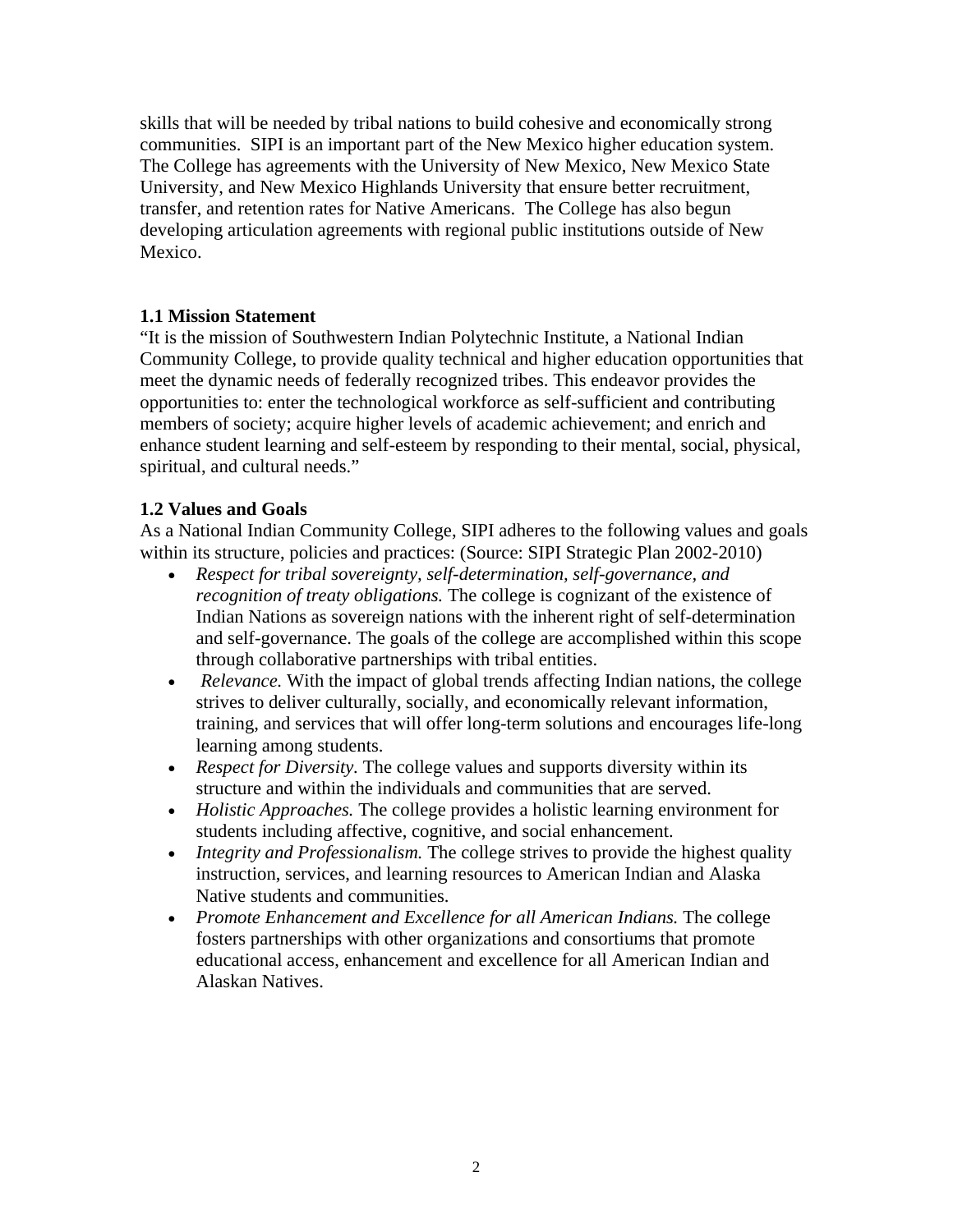

#### **Science and Technology Building main entrance**

#### **1.3 Academic Programs**

Advanced Technology Education

- Electronics Technologies (AAS Degree & Certificate Program)
- Manufacturing Technology (AAS Degree)
- Civil Engineering (AAS Degree & Certificate Program)
- Geo-spatial Information Technologies (AAS Degree & Certificate Program)
- Natural Resources Management/Environmental Science/Crops & Soil Science/Agribusiness (AAS Degree & Certificate Program)

Applied Vocational Technologies

- Culinary Arts (AAS Degree & Certificate Program)
- Hospitality Management (AAS Degree)
- Commercial Offset & Pre-press (AAS Degree & Certificate Program)
- Vision Care Technology (AAS Degree & Certificate Program)

Business Technologies

- Accounting (AAS Degree & Certificate Program)
- Business Administration (AS Degree, AAS Degree & Certificate Program)
- Computer Science, Information Systems (AS Degree)
- Network Management (AAS Degree & Certificate Program)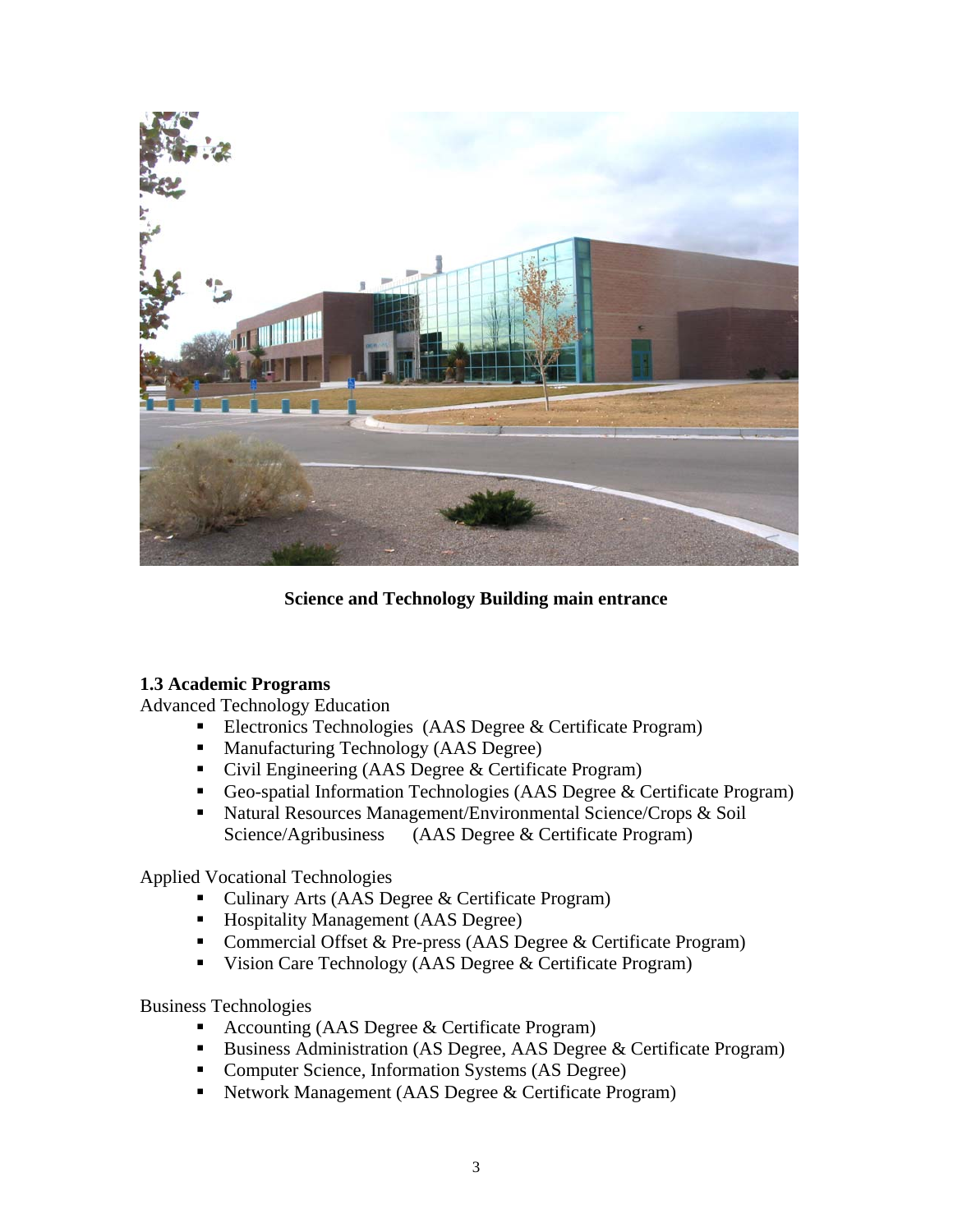- Office Information Applications (AAS Degree & Certificate Program)
- Business Administration with emphasis in Tribal Administration (AAS Degree)

Liberal Arts (AA Degree) Early Childhood Education (AA Degree) Adult Development Education GED

## **Advanced Technology Education Department**

ATE Department at SIPI consists of 5 science programs: Geo-spatial Information Technologies, Environmental Science, Natural Resources, Engineering, and Electronics. In addition, the Computer Science Information Systems and Network Management programs are housed within ATE. Each of these programs grants a two-year Associates Degree in Applied Science (A.A.S.). Program emphases are listed below; more complete program descriptions are in a following section:

- Geo-spatial Information Technology
- Natural Resources
	- o Forestry Range and Wildlife Management; Crop and Soil Science
- Environmental Science
- Electronics
	- o Electronics Technology; Manufacturing Technology
- Engineering
	- o Civil Engineering;
- Business Computer Science
	- o Computer Science Information Systems; Network Management

## **PRE-ENGINEERING**

Pre-Engineering consists of the Pre-Engineering Associate of Science and the Computer Aided Drafting and Design Certification Programs. The Pre-Engineering Program offers an Associate of Science degree in Pre-Engineering. The Computer Aided Design Certification Program offers a Certificate of Completion in Computer Aided Design.

## **THE PRE-ENGINEERING PROGRAM**

The Pre-Engineering Program provides the technical, mathematics, science, and general education courses required in the first two years of most university four-year degree engineering programs. The Associate of Science Degree in Pre-Engineering is a program of study requiring a suggested minimum of five trimesters to satisfy the requirements of the program. The technical course requirements of 28 credit hours are theory and lab courses designed to prepare students for careers as Engineers. A minimum of 15 credit hours of required technical electives are chosen by the student in consultation with an Academic Advisor, depending on the student's area of engineering interest. The offered electives are applicable to several engineering disciplines including Civil Engineering,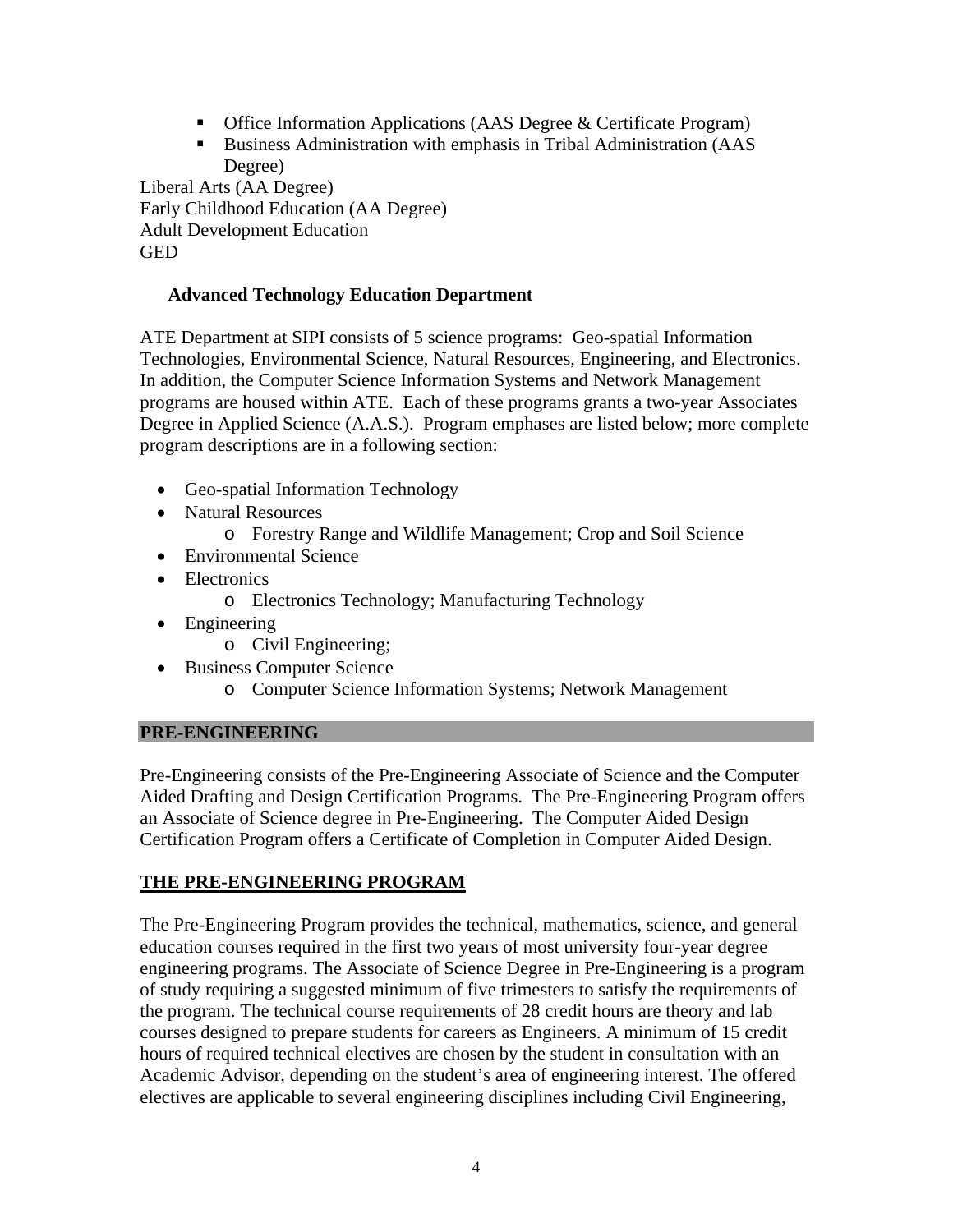Mechanical Engineering, Electrical Engineering, and Computer Engineering. The curriculum is fully transferable for those wishing to pursue a four-year baccalaureate degree at a university. For students requiring additional preparation, an initial enrichment year is also provided.

## The Pre-Engineering Program Goals Statement:

The Pre-Engineering program strives to equip students with necessary skills in math, physics, chemistry, computer aided design, and lower division engineering courses. These skills prepare students to apply the learned theoretical foundations and skills of their discipline to solve practical engineering problems by using existing technology knowledgeably, confidently, and effectively.

The Pre-Engineering Outcome Objectives are:

- Be able to communicate analytical theory and problem solutions effectively in both oral and written form.
- Be able to use general mathematical, engineering and physical concepts.
- Be able to use common engineering instrumentation to test and measure phenomena and then to analyze the resulting data.
- Be prepared to continue in a Bachelor of Science Engineering or Engineering Technology degree program.



**Control-Automation-and Robotics Laboratory at SIPI**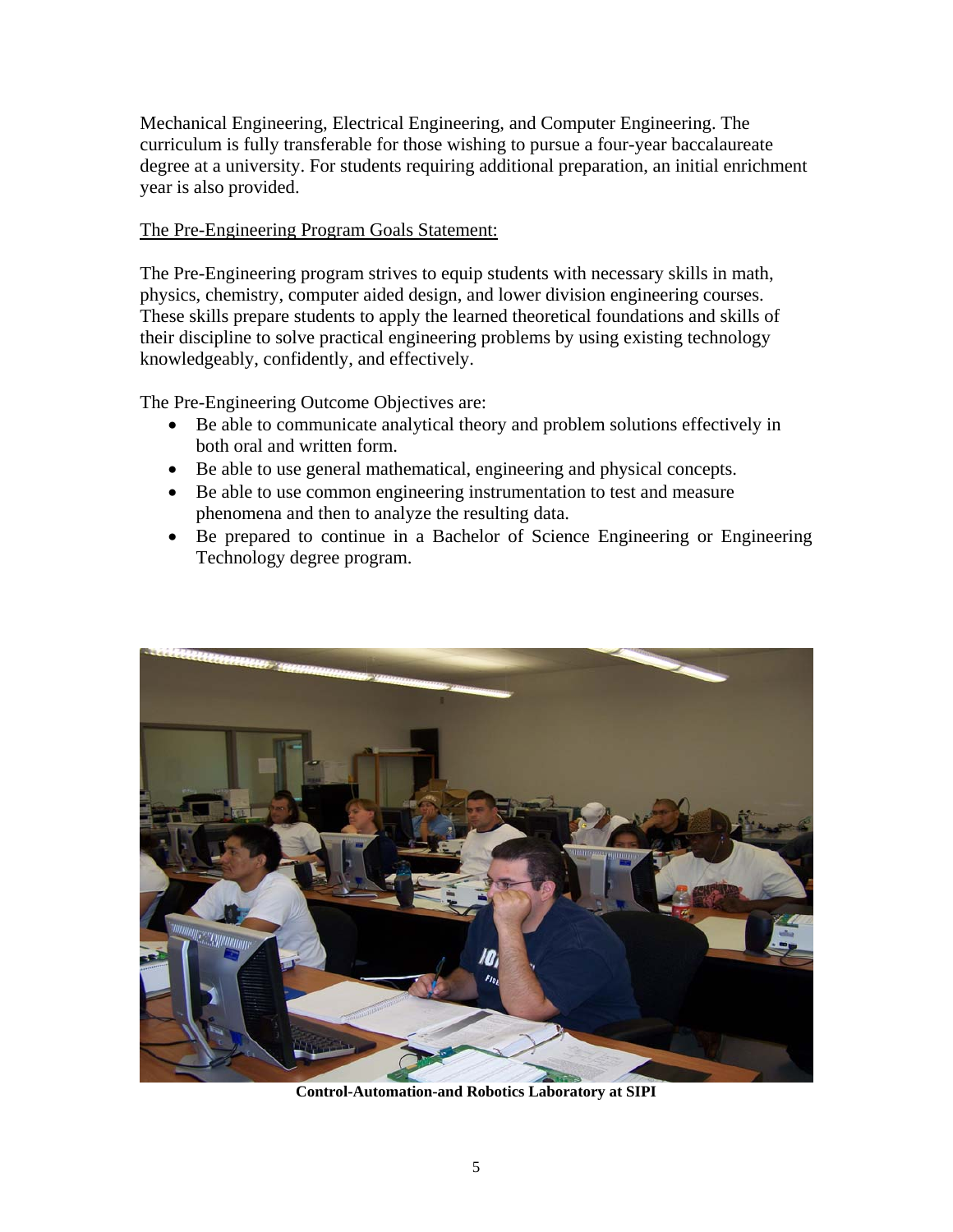#### **1.5 Environmental Sciences Program**

The Environmental Science program at SIPI was developed to provide tribal communities and the national labor force with well-trained environmental technicians and covers a wide variety of contemporary environmental topics, including water and air pollution, environmental chemistry, biological remediation techniques, renewable/alternative energy development and environmental monitoring and safety issues.

The program places emphasis on tribal, regional and global environmental concerns and includes a combined practicum course and an internship, encouraging students to address specific environmental issues of interest to them and their communities. Through awareness of environmental impacts, energy production and usage and pollution prevention, students can begin to objectively address the hurdles that lie before us in the areas of resource allocation, use and recovery.

## **2. EDUCATIONAL PROGRAMS IN SUSTAINABILITY**

## **2.1 Tribal Energy Program**

Under a cooperative agreement developed about 4 years ago with DOE' Tribal Energy Program, SIPI has been developing a curriculum in renewable energy and the environment. As a part of this agreement, DOE provided funds to alter existing facilities at SIPI including a number of photovoltaic, wind, solar- thermal hot air and solar-thermal hot water systems.

Two decisions have had great impact on the evolution of this curriculum. The main theme for the course has been to develop the capability of the Tribes to make informed decisions regarding energy and other resource uses. The facilities and equipment on campus are used as tools to develop understanding infrastructure modifications. Economics are looked at from both capital and recurring cost perspectives. But it is the development of the critical thinking skills using these ideas that are critical to our students' effectiveness.

The most significant part of the evolution has been to see the SIPI campus as a model community. Each class performs analyses on different aspects of this community, from waste and resource management to detailed energy and cost analysis. Partnering with the local utility, PNM, and a Native-owned industrial partner, Sacred Power Corp, SIPI students have been able to develop detailed performance characteristics of the entire campus broken down to individual buildings and activities. This, more than anything else, provides an incentive for student participation.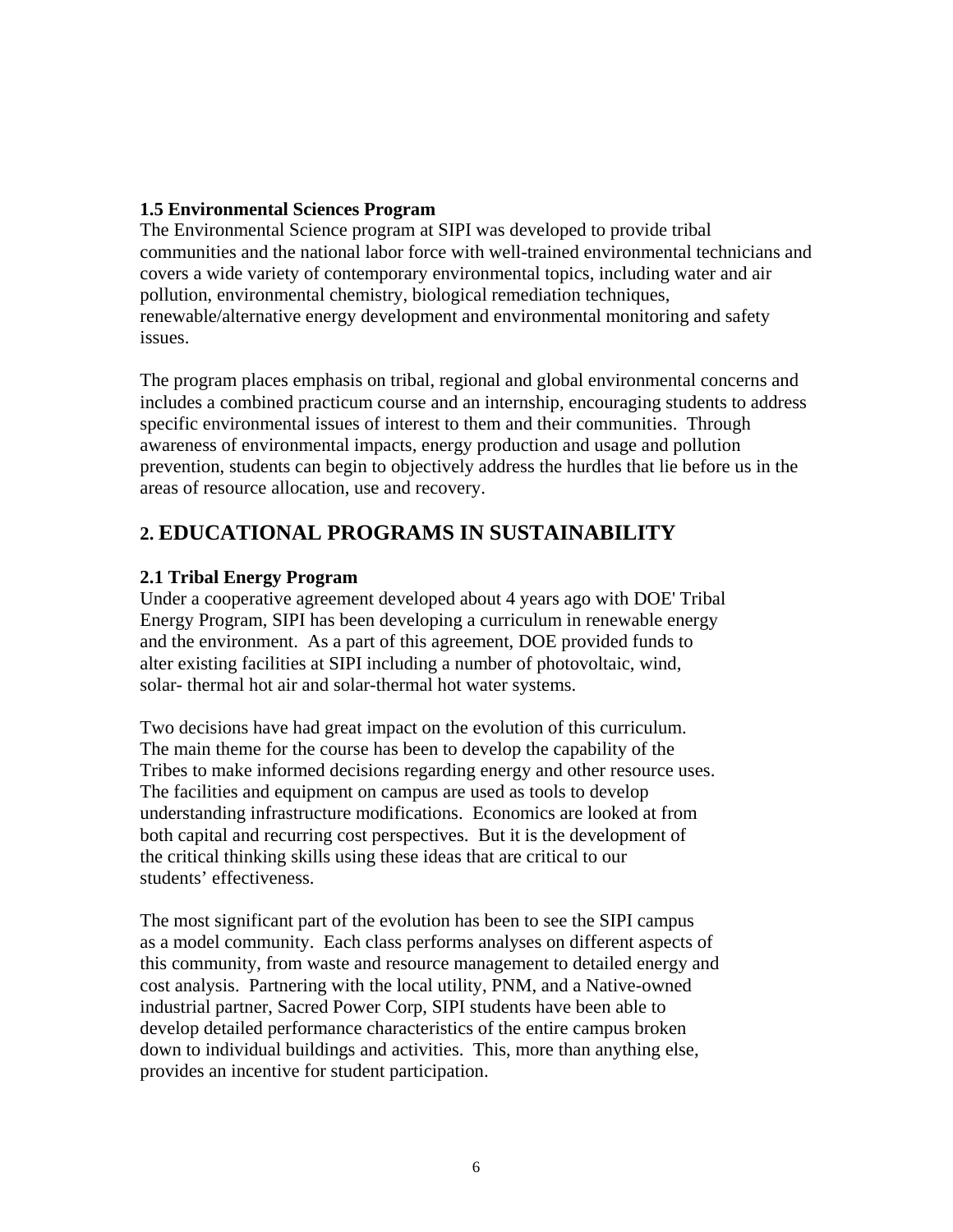The community context is the cornerstone used at SIPI to build a sustainable future and for curriculum expansion. We are attempting to enhance the curriculum through a program of Service Education (with our students) and community development with Tribal community partners, rather than changing/expanding the content.



**Visually integrated PV array and shade structure** 

#### **2.2 Introduction to Renewable Energy and Lab**

The Introduction to Renewable Energy course provides an introduction to electricity and an overview of various renewable energy technologies compared to existing conventional power systems. The basic physics of energy conversion will be covered along with power conditioning and storage, system sizing, and power economics. Technologies presented in the course include passive and active solar thermal, photovoltaic (PV), wind turbines, small-scale hydropower generation, biomass, geothermal, and fuel cells. The SIPI campus renewable energy installations are integrated into modules on Resource Assessment, System Design, and Long-Term Benefits. Upon completion of this course, the student will have a firm understanding of PV theory, DC electrical energy production from PV modules and wind turbines, inversion of DC to AC electrical energy, and DC electrical energy storage.

The target population for this introductory renewable energy technology course is any SIPI student interested in acquiring a more thorough understanding of RET systems for any of the following reasons: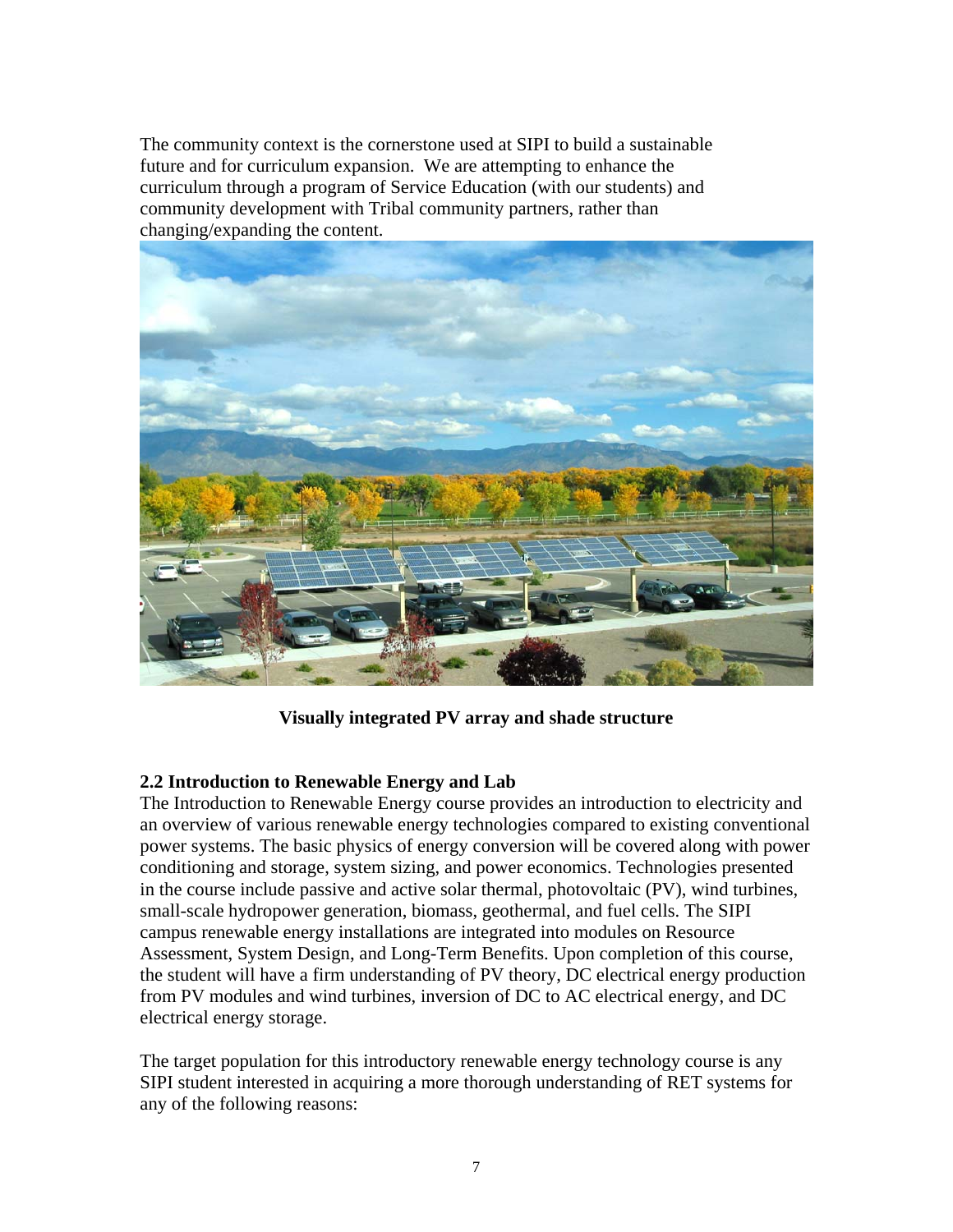- Provide irrigation on family ranch/farm
- Create private system on one's own home
- Create private system on the home of a family member
- Securing internship position or future professional employment within the renewable energy industry private sector
- Future professional employment within a tribal utility authority
- Supplemental knowledge and skill in addition to one's primary discipline

This course is designed to provide the student with an understanding of the fundamental principles of electricity and renewable energy technologies along with intensive reinforcement through lab coursework. In this course, the theoretical concepts of basic energy conversion will be explored with special emphasis on specific renewable energy applications and integrated renewable energy systems. Students are required to provide written and oral descriptions of their work to the class. The format includes individual, team, and class discussions and exercises. Classroom presentation will be through lecture, audio/visual aids, and hands-on interactive demonstrations. Monitoring of the student's progress and comprehension will be through standard testing procedures, with major evaluations at mid-term and trimester-end (final).

## **Equipment/Materials**

Portable PV system Grid-inter-tied PV system Load-direct PV water pumping systems Solar water heating systems Solar space heating system Stand-alone wind energy generator

## Unit # Unit Title/Description

- 1. INTRODUCTION TO ELECTRICITY
- 2. ENERGY AND THE ENVIRONMENT
- 3. RESOURCE ASSESSMENT
- 4. SYSTEM DESIGN
- 5. SYSTEM SUSTAINABILITY
- 6. LONG-TERM BENEFITS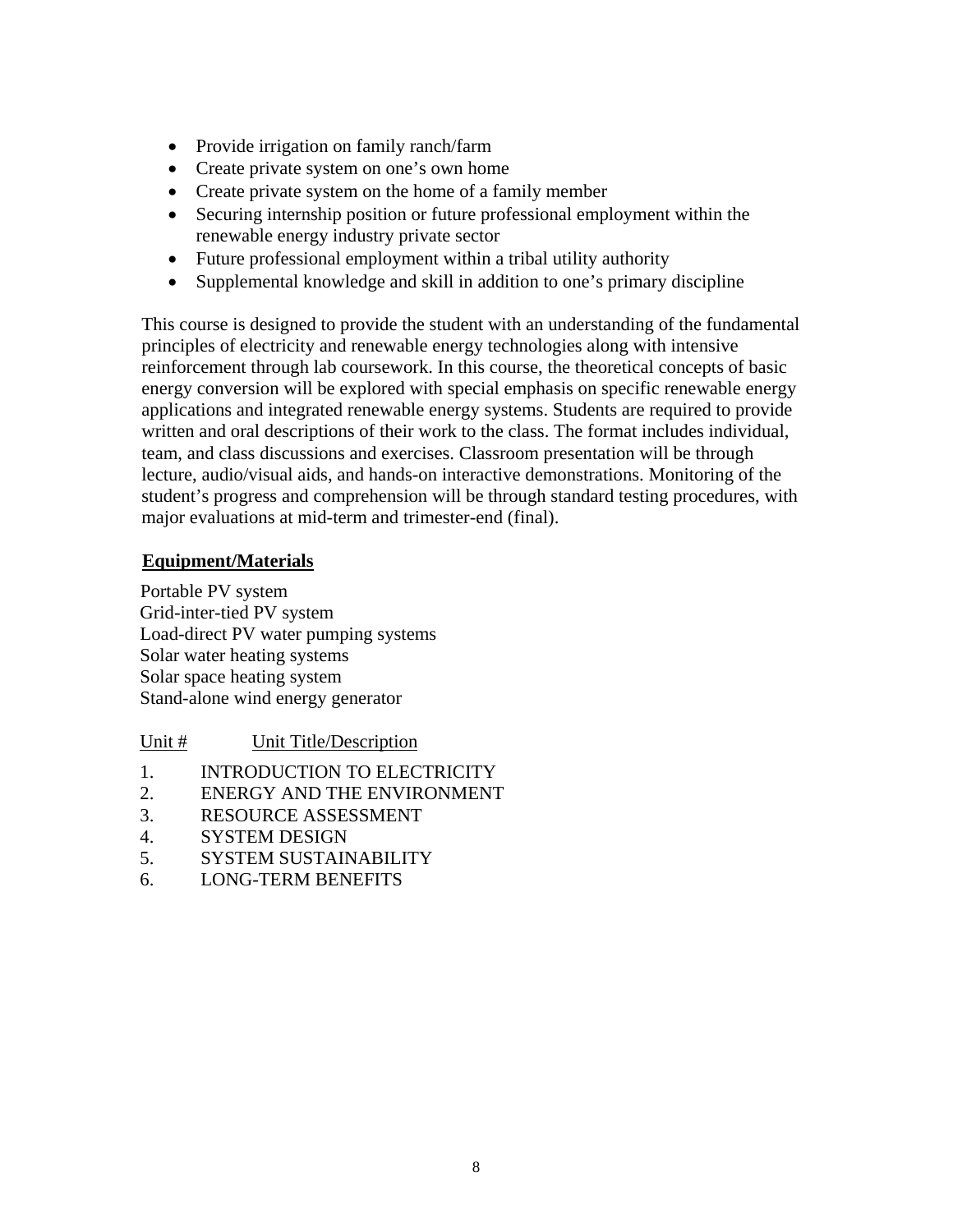

**Students inspecting the SIPI Solar Pump** 

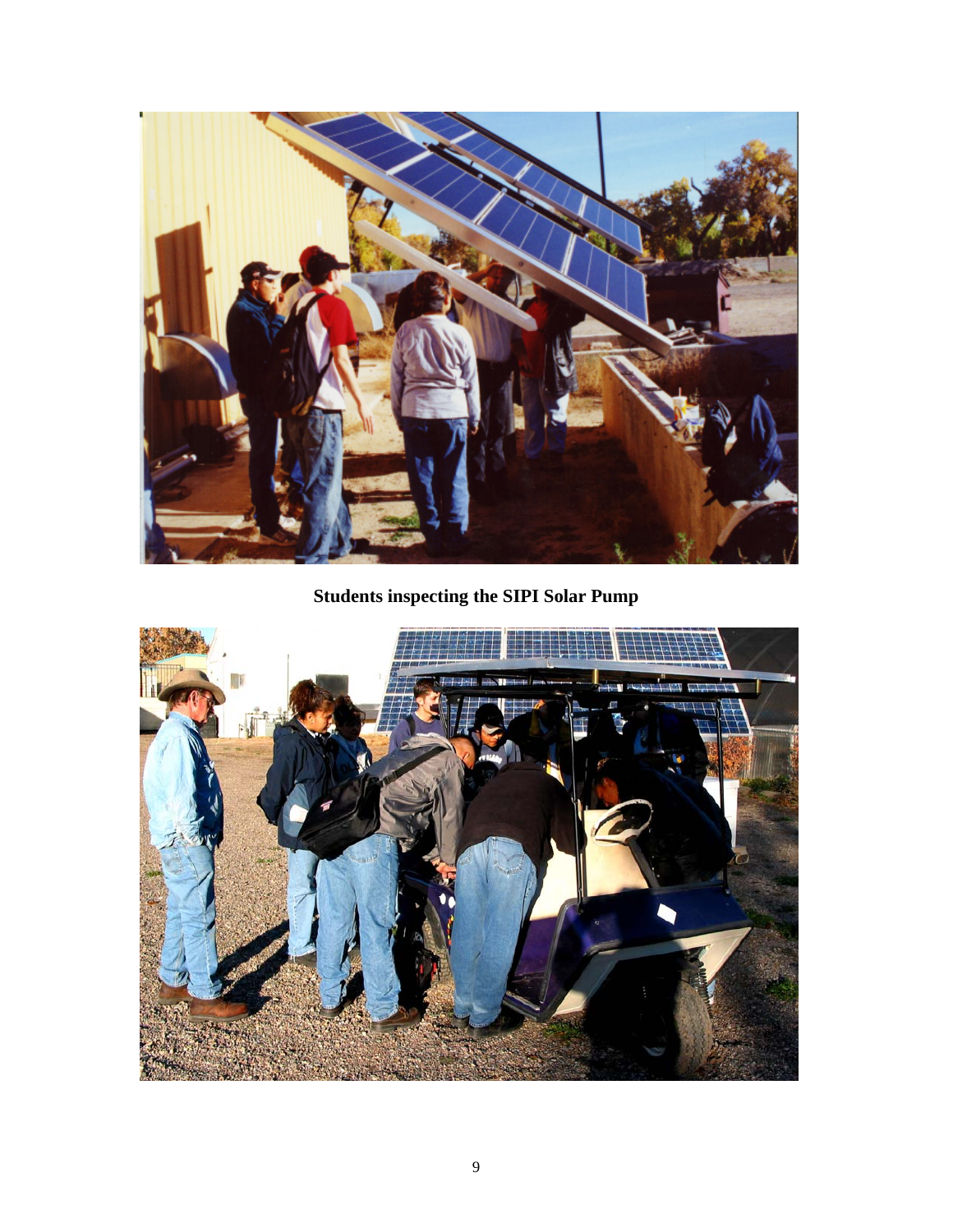



#### **SIPI Solar water pump system**

## **2.3 Tribal Entrepreneurs in Manufacturing Technologies (2 + 1 Program)**

SIPI is developing a new program of Manufacturing Technology with an emphasis on Small Business Administration Entrepreneurship. The students will finish the program of study of the two-year MT program and receive an AAS degree. During the third year at SIPI, students will take courses from SIPI Business Distraction program to satisfy the requirements for a second AAS degree in Small Business Administration (SBA). The general education requirements for the SBA is identical to the one for an AAS degree in Manufacturing Technology, therefore could be transferred to satisfy the AAS degree requirements at SIPI Business Department.

This program, which will be called  $2 + 1$  MT/SBA program, is similar to the  $3 + 2$ program at the UNM Anderson School of Management. The  $3 + 2$  program combines a bachelor in engineering programs with an MBA degree in business administration. A new proposed program at SIPI will link the Small Business Native American Entrepreneurs initiative and the Advanced Technology Education programs. The students will be trained in the development of a technology-based entrepreneurship business plan, management and administration of technology-based manufacturing, financing and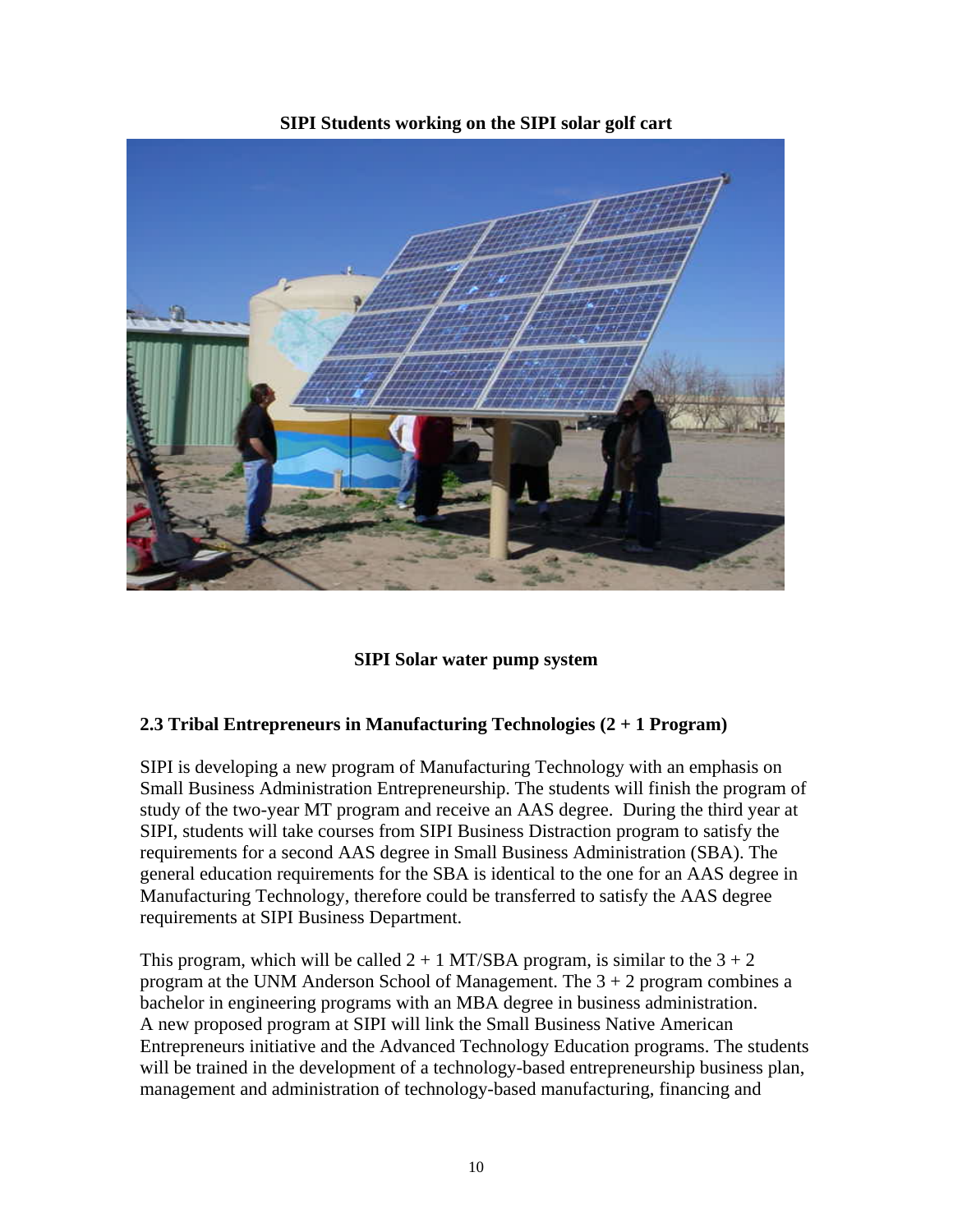accounting systems. During the third year of the MT/SBA program of study, the students will be assisted to develop a feasible technology-based small business on tribal lands and the Indian country. The students will be assisted to find tribal investors and/or secure business loans from government and private minority small business entities. The technology-based small business entities could include but not limited to environmental technologies, renewable energy systems, power distribution systems, IT technology, computer networks, solar panels, classroom educational kits, and educational technologies. The program will be able to graduate 20 students per year.

## **3. RESEARCH IN RENEWABLE ENERGY SOURCES, ROBOTICS, TELE-PRESENCE AREAS**

## **3.1 Mobile Robot Platforms with Renewable Energy Sources**

Hydrogen fuel cells have yielded promising test results for the use in exploration robots. Solar power is utilized to provide electricity for electrolysis, which produces hydrogen and oxygen. Through reverse electrolysis, water and energy is created. The energy provided through reverse electrolysis can be utilized for sensors and other systems aboard the robot.

The goal of the alternative energy project is to design and build a hydrogen fuel cell that can be used on an all terrain robot to provide power to sensors and onboard systems.

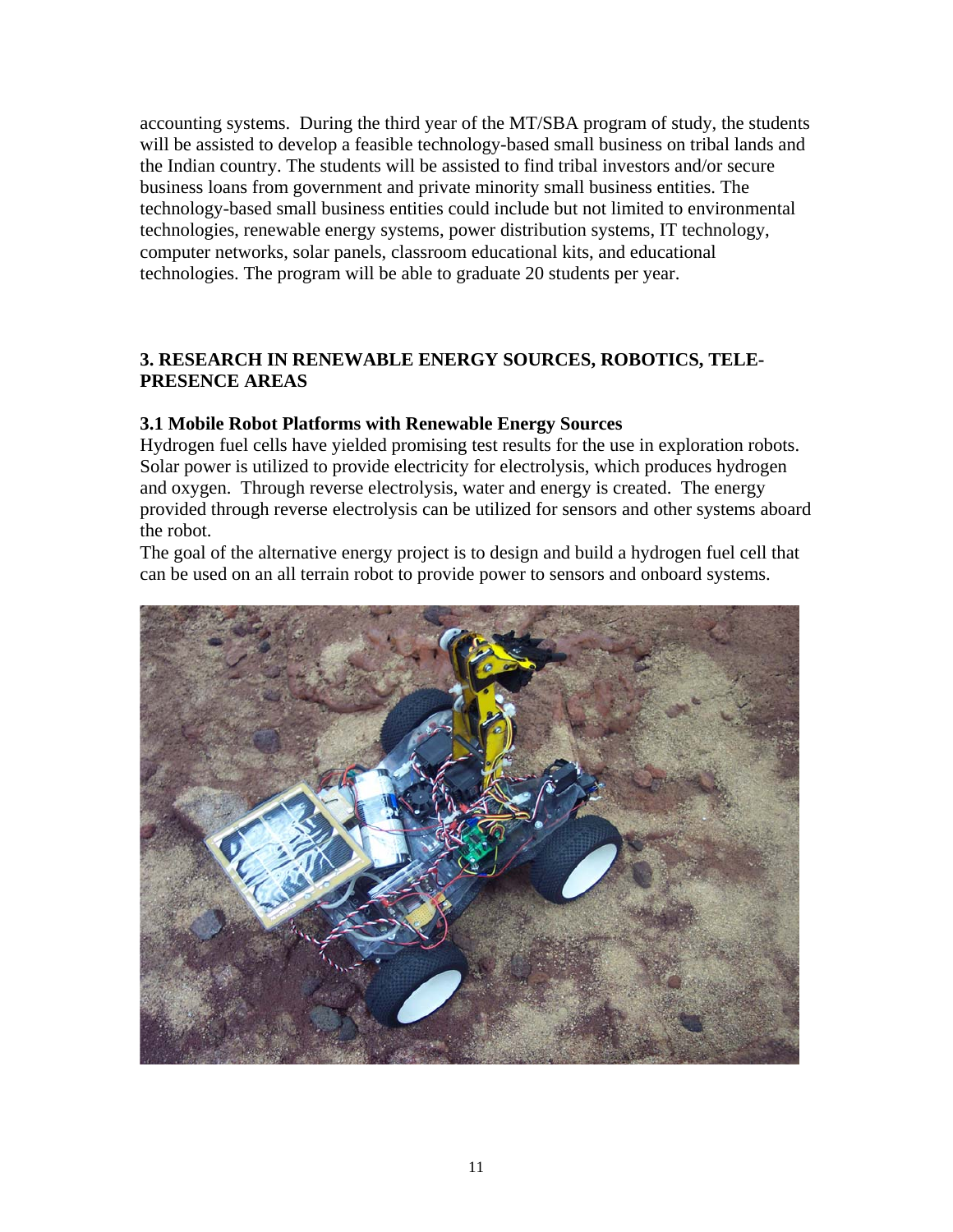#### **Dual power CORAL V (Solar + Fuel Cell) rover on a Mars yard**

**Approach**: We obtained our fuel cell from a hydrogen fuel cell kit due to the fact that large hydrogen fuel cells are not yet available on the commercial market. We used a Thames & Kosmos Hydrogen fuel cell kit. The kit consists of a fuel cell attached to a plastic car chassis with two tanks for hydrogen and oxygen attached to the back. When placed under sunlight (or other light source) electricity runs from the solar panel to the fuel cell and car motor. As electricity passes through the fuel cell electrolysis occurs and hydrogen and oxygen are stored in their respective tanks. When the level of light is no longer sufficient to support the motor and fuel cells reverse electrolysis occurs. Hydrogen and oxygen flow from their respective tanks into the fuel cell. The two gases combine in the fuel cell, producing water and electricity. Electricity from the reverse electrolysis can be used to power sensors or to supplement the main power source for the system.



#### **CORAL-V rover on a laboratory scale Mars yard**

 The fuel cell and gas tanks will be retrofitted on the robot to help provide an alternative power source while minimizing the amount of weight added to the robot due to the fuel cell system.

We are hoping to design and build a system that uses a capacitor to store a charge from the solar panel. This will help increase efficiency of the fuel cell. Hopefully future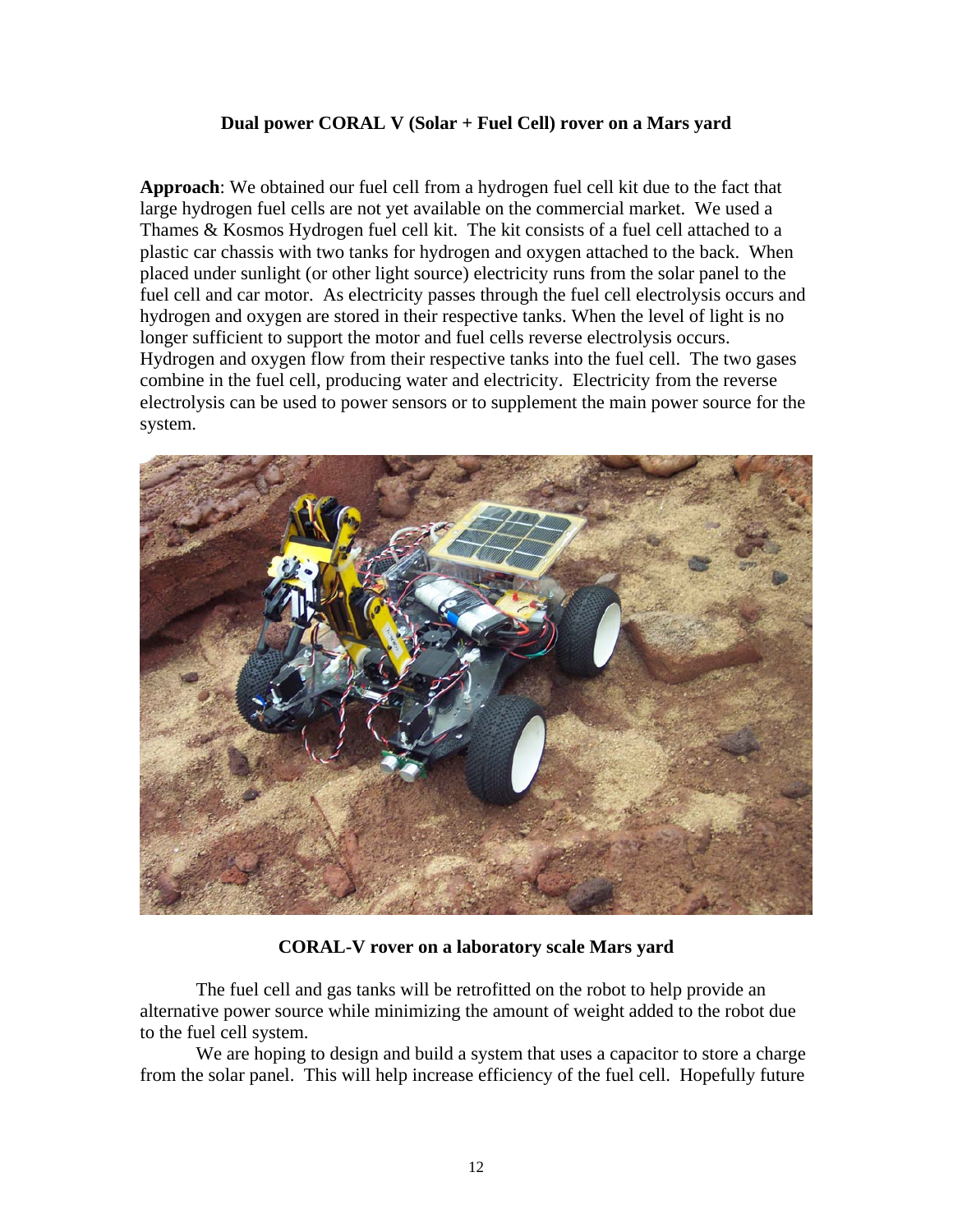students will be able to use our project to design a robotic system that uses only a renewable energy source.

## **3.2 Heat Islands and Urban Sprawl research**

Denise Chavez, the SIPI Geo-spatial Information Technology program coordinator is studying the effects of heat islands and urban sprawl on water consumption and vegetation.



**Roadrunner 2.0 with 1) sun-tracking solar panel and 2) machine vision "science payloads"** 



**GUI using wireless connectivity or Internet with LabView Interface for the control of several mobile robots**